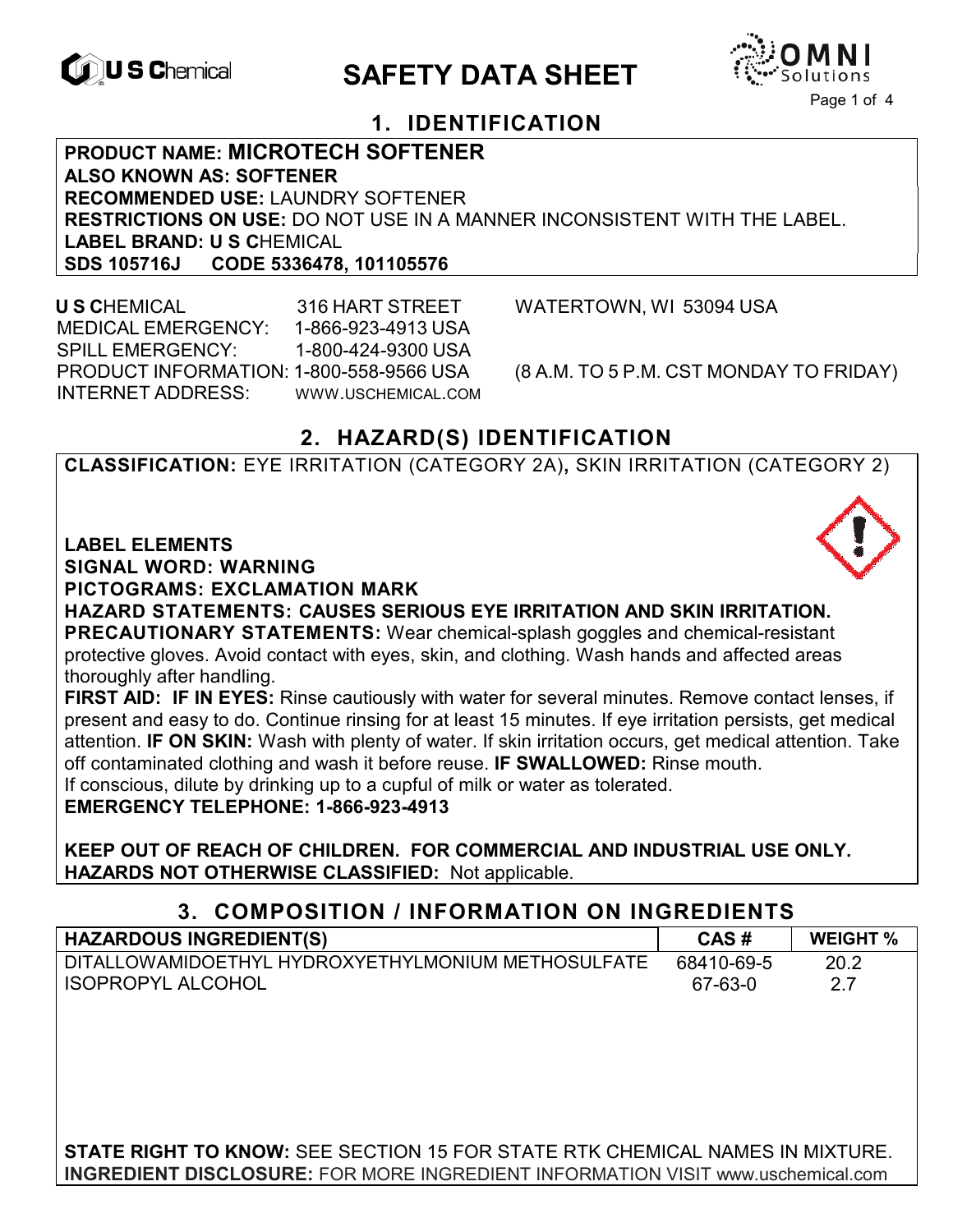#### **4. FIRST-AID MEASURES** Page 2 of 4

**IF IN EYES:** RINSE CAUTIOUSLY WITH WATER FOR SEVERAL MINUTES. REMOVE CONTACT LENSES, IF PRESENT AND EASY TO DO. CONTINUE RINSING FOR AT LEAST 15 MINUTES. IF EYE IRRITATION PERSISTS, GET MEDICAL ATTENTION.

**IF ON SKIN:** WASH WITH PLENTY OF WATER. IF SKIN IRRITATION OCCURS, GET MEDICAL ATTENTION. TAKE OFF CONTAMINATED CLOTHING AND WASH IT BEFORE REUSE. **IF SWALLOWED:** RINSE MOUTH. IF CONSCIOUS, DILUTE BY DRINKING UP TO A CUPFUL OF MILK OR WATER AS TOLERATED.

**IF INHALED:** NO SPECIFIC FIRST AID MEASURES ARE REQUIRED. **EMERGENCY TELEPHONE: 1-866-923-4913** 

**MOST IMPORTANT SYMPTOMS / EFFECTS:** CAUSES SERIOUS EYE IRRITATION AND SKIN IRRITATION.

**MEDICAL CONDITIONS AGGRAVATED:** NONE KNOWN. **NOTE TO PHYSICIAN:** CALL 1-866-923-4913 FOR EXPOSURE MANAGEMENT ASSISTANCE.

## **5. FIRE-FIGHTING MEASURES**

**CHEMICAL HAZARDS:** EYE AND SKIN IRRITATION. NON-FLAMMABLE. **COMBUSTION PRODUCT HAZARDS:** OXIDES OF CARBON AND OTHER FUMES. **METHODS:** SELECT EXTINGUISHER AND METHODS BASED ON FIRE SIZE AND TYPE. **EQUIPMENT:** WEAR SCBA AND FULL PROTECTIVE GEAR AS CONDITIONS WARRANT. **NFPA RATING:** HEALTH-2/FLAMMABILITY-0/ INSTABILITY-0/SPECIAL HAZARD-N.AP. **SUITABLE EXTINGUISHERS:** WATER, DRY CHEMICAL, CO2 OR FOAM SUITABLE FOR FIRE. **UNSUITABLE EXTINGUISHERS:** NO RESTRICTIONS BASED ON CHEMICAL HAZARDS.

## **6. ACCIDENTAL RELEASE MEASURES**

**PERSONAL PRECAUTIONS:** EVACUATE UNPROTECTED PERSONNEL FROM AREA. WEAR PERSONAL PROTECTION. RUBBER BOOTS RECOMMENDED. SEE SECTION 8. VENTILATE AREA IF NEEDED. BE CAREFUL NOT TO SLIP. WASH THOROUGHLY AFTER CLEAN-UP. **ENVIRONMENTAL PRECAUTIONS:** PREVENT SPILL FROM ENTERING DRAIN, STORM SEWER OR SURFACE WATERWAY. PREVENT WATER AND SOIL CONTAMINATION. **CLEAN-UP METHODS:** SMALL SPILLS MAY BE WIPED UP AND RINSED WITH WATER. FOR LARGER SPILLS, DIKE TO CONTAIN. PUMP TO LABELED CONTAINER OR ABSORB SPILLAGE AND SCOOP UP WITH INERT ABSORBENT MATERIAL. AFTER SPILL COLLECTION, RINSE AREA WITH WATER AND FOLLOW WITH NORMAL CLEAN-UP PROCEDURES.

## **7. HANDLING AND STORAGE**

**HANDLING:** FOLLOW ALL LABEL DIRECTIONS. INSTRUCT PERSONNEL ABOUT PROPER USE, HAZARDS, PRECAUTIONS, AND FIRST AID MEASURES. AVOID CONTACT WITH EYES, SKIN AND CLOTHING. TAKE OFF CONTAMINATED CLOTHING AND WASH IT BEFORE REUSE. DO NOT TASTE OR SWALLOW. PRODUCT RESIDUE MAY REMAIN ON OR IN EMPTY CONTAINERS. HANDLE CAREFULLY TO AVOID DAMAGING CONTAINER. **STORAGE:** KEEP CONTAINER CLOSED WHEN NOT IN USE. STORAGE AT AMBIENT TEMPERATURES IN A DRY AREA OUT OF DIRECT SUNLIGHT. PROTECT FROM FREEZING. ROTATE STOCK REGULARLY. KEEP AWAY FROM FOOD AND DRINK. KEEP OUT OF REACH OF CHILDREN.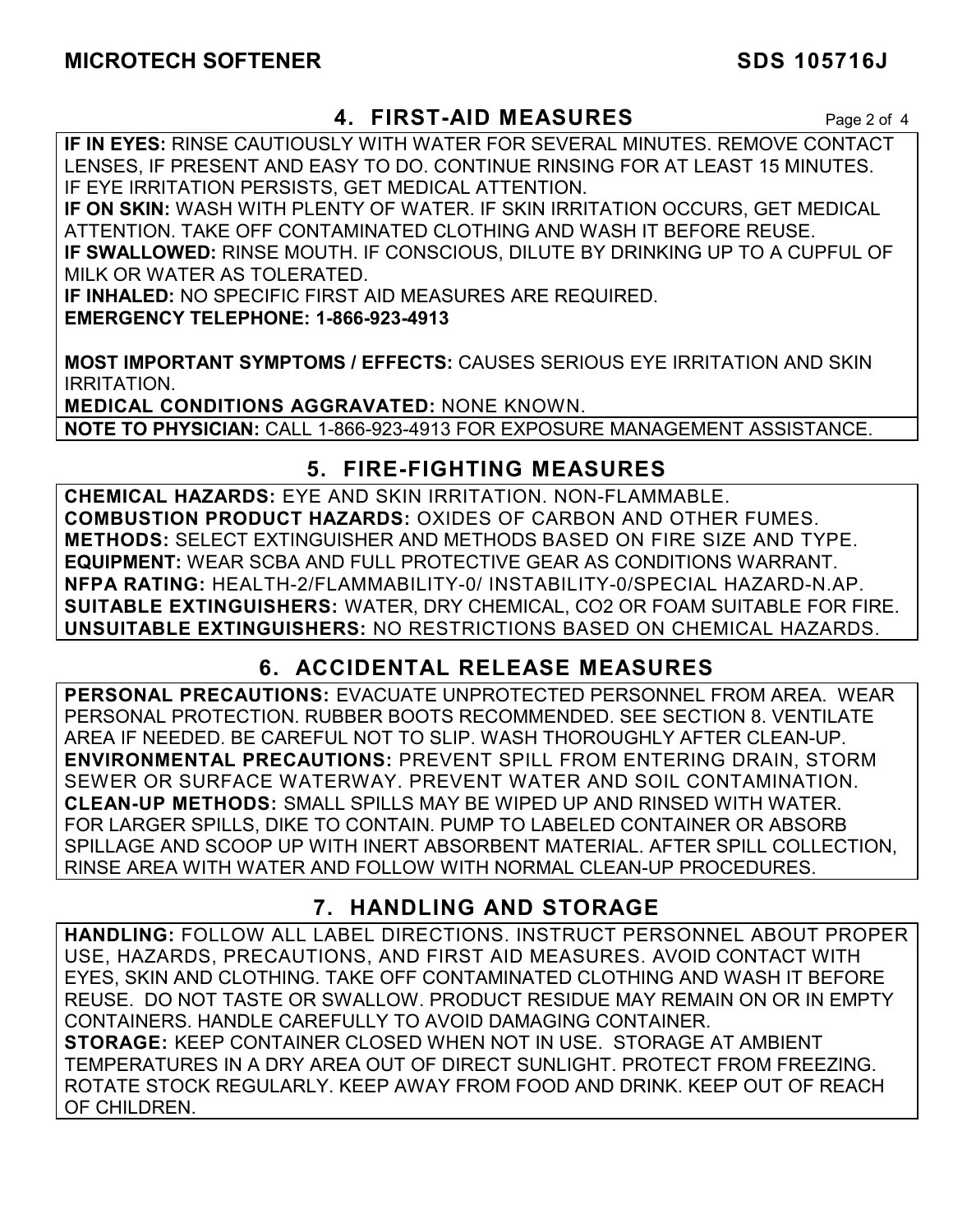# **MICROTECH SOFTENER SDS 105716J**

#### **8. EXPOSURE CONTROLS / PERSONAL PROTECTION** Page 3 of 4

**EXPOSURE LIMITS:**

DITALLOWAMIDOETHYL HYDROXYETHYLMONIUM METHOSULFATE = NONE ISOPROPYL ALCOHOL = 200 PPM TWA, 400 PPM STEL (ACGIH), 400 PPM TWA (OSHA) **ENGINEERING CONTROLS:** GENERAL ROOM VENTILATION IS TYPICALLY ADEQUATE.

**PERSONAL PROTECTION** 

**EYES:** CHEMICAL-SPLASH SAFETY GOGGLES.

**HANDS:** CHEMICAL-RESISTANT PROTECTIVE GLOVES (NITRILE, NEOPRENE OR RUBBER). **RESPIRATORY:** PROTECTIVE EQUIPMENT NOT REQUIRED.

**FEET:** PROTECTIVE EQUIPMENT NOT REQUIRED. **BODY:** PROTECTIVE EQUIPMENT NOT REQUIRED.

**HYGIENE MEASURES:** HANDLE IN ACCORDANCE WITH GOOD INDUSTRIAL HYGIENE AND SAFETY PRACTICE. TAKE OFF CONTAMINATED CLOTHING AND WASH IT BEFORE RE-USE. WASH HANDS AND AFFECTED AREAS THOROUGHLY AFTER HANDLING.

## **9. PHYSICAL AND CHEMICAL PROPERTIES**

| APPEARANCE: OPAQUE YELLOW LIQUID       | <b>AUTO-IGNITION TEMPERATURE: N.AV.</b>    |
|----------------------------------------|--------------------------------------------|
| <b>ODOR: CITRUS</b>                    | <b>DECOMPOSITION TEMPERATURE: N.AV.</b>    |
| pH CONCENTRATE: 3.5                    | <b>EXPLOSIVE LIMITS (LEL/UEL): NONE</b>    |
| pH READY-TO-USE: N.AP.                 | <b>EVAPORATION RATE: N.AV.</b>             |
| pH @ USE DILUTION: N.AV.               | FLAMMABILITY (SOLID, GAS): N.AP.           |
| <b>PHYSICAL STATE: LIQUID</b>          | <b>FLASH POINT: NONE</b>                   |
| <b>RELATIVE DENSITY (WATER): 1.000</b> | INITIAL BOILING POINT/RANGE: N.AV.         |
| <b>SOLUBILITY (WATER): COMPLETE</b>    | <b>MELTING POINT/FREEZING POINT: N.AV.</b> |
| VAPOR PRESSURE: N.AV.                  | <b>ODOR THRESHOLD: N.AV.</b>               |
| <b>VAPOR DENSITY: N. AV.</b>           | PARTITION COEFF. (N-OCTANOL/WATER): N.AV.  |
| <b>VISCOSITY: SLIGHTLY VISCOUS</b>     | <b>OTHER: N.AV.</b>                        |

## **10. STABILITY AND REACTIVITY**

**REACTIVITY:** NO HAZARD. **CHEMICAL STABILITY:** STABLE. **POSSIBILITY OF HAZARDOUS REACTIONS:** NONE KNOWN. WILL NOT POLYMERIZE. **CONDITIONS TO AVOID:** TEMPERATURES BELOW 35°F (1.6°C) OR ABOVE 120°F (49°C). **MATERIALS TO AVOID:** DIRECT MIXING WITH OTHER CHEMICALS. MIX ONLY WITH WATER. **HAZARDOUS DECOMPOSITION PRODUCTS:** NONE UNDER NORMAL CONDITIONS.

## **11. TOXICOLOGICAL INFORMATION**

**ROUTES OF EXPOSURE:** EYES, SKIN, INGESTION, INHALATION. **INFORMATION ON ROUTES OF EXPOSURE:** NO LC50/LD50 TEST DATA ON MIXTURE. **ACUTE EFFECTS /SYMPTOMS** 

 **EYES:** CAUSES SERIOUS EYE IRRITATION. MAY CAUSE PAIN, REDNESS AND WATERING. **SKIN:** CAUSES SKIN IRRITATION. MAY CAUSE DISCOMFORT, DRYING AND REDNESS. **INGESTION:** MAY CAUSE IRRITATION, NAUSEA, VOMITING AND DIARRHEA. **INHALATION:** NONE KNOWN.

**CHRONIC / OTHER EFFECTS:** NO REPORTABLE GERM CELL MUTAGENS, SKIN SENSITIZERS, RESPIRATORY SENSITIZERS, REPRODUCTIVE TOXINS OR ASPIRATION HAZARDS. **SPECIFIC TARGET ORGANS (SINGLE/REPEATED):** NONE KNOWN.

**NUMERICAL MEASURES OF TOXICITY:** ATEmix (ORAL-RAT) = ABOVE 2000 MG / KG **CARCINOGENS:** NO REPORTABLE ACGIH, IARC, NTP, OR OSHA CARCINOGENS.